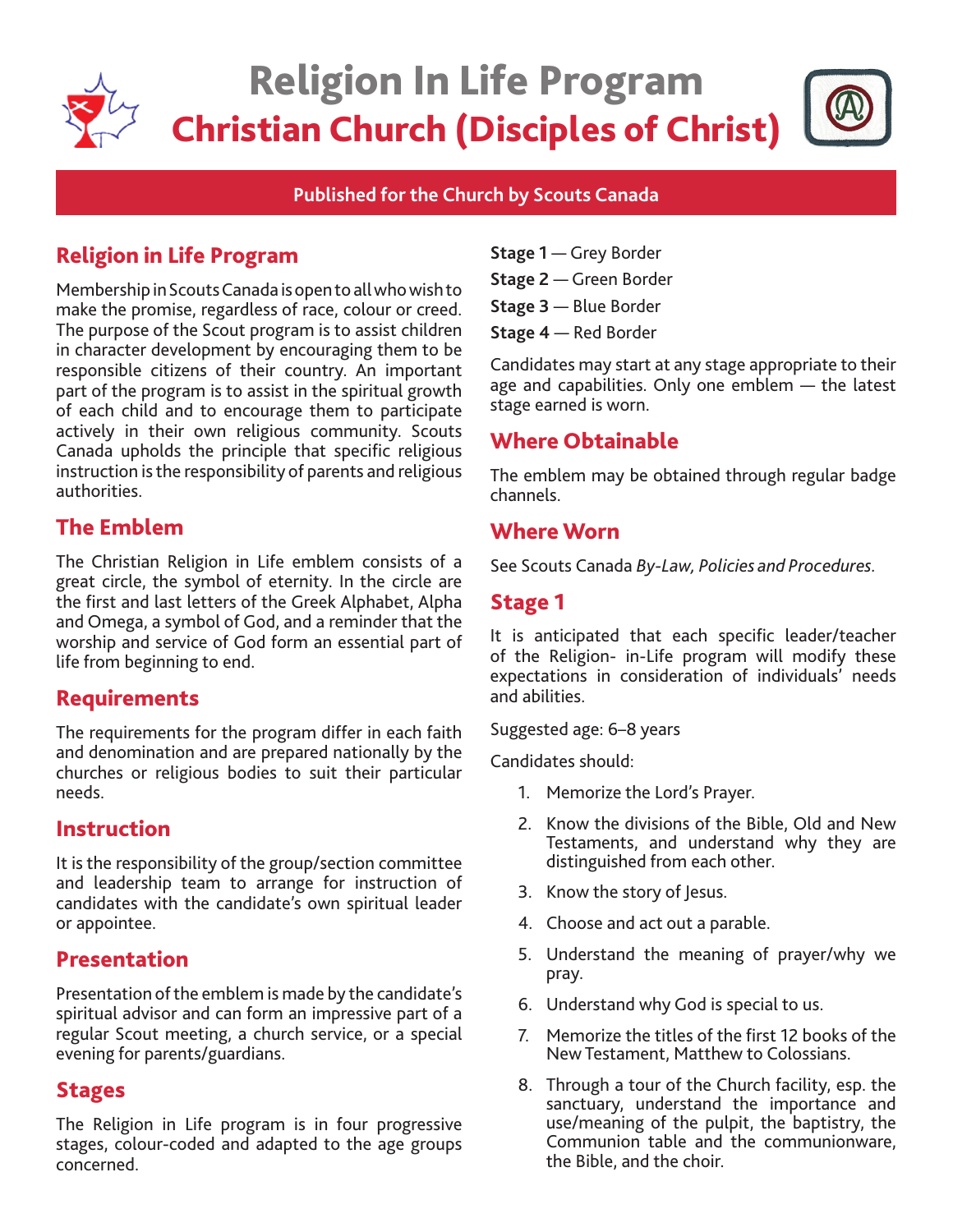- 9. Understand some of the work the Minister/ Pastor does as well as one other person who works for/in the church. (This could possibly be done through a presentation/interview by the appropriate person(s)).
- 10. Be able to answer: What can I, as a child, do for the church?
- 11. In order to demonstrate an understanding of your Promise and how it relates to the Christian life, carry out a project for the church as a group and/or as individuals.
- 12. Attend a specific church service and discuss the things you saw and did during the service.
- 13. What does "Jesus loves me" mean?
- 14. Tell how your behaviour at home, school, church can be a witness to your faith in God.
- 15. Make up a worship service and hold it in your group.
- 16. Pray for someone, and the church, each night for one week.
- 17. Attend church services and Sunday Church School on a regular basis. (Should also be encouraged to continue doing so after the RIL classes cease.)

#### Stage 2

It is anticipated that each specific leader/teacher of the Religion- in-Life program will modify these expectations in consideration of individuals' needs and abilities.

Suggested age: 8–10 years Candidates should:

- 1. Practice daily Bible readings and prayer.
- 2. Know the beginnings of the Christian Church (Disciples of Christ).
- 3. Know about the local church Board, how people get on it, and what they do.
- 4. Know about God's continuing creation.
- 5. Trace how God acted in the lives of 1 Old Testament character, 1 New Testament character, and 1 modern person.
- 6. Have an understanding of the various elements of a worship service. Also, provide assistance in the preparation of the communion elements, where possible.
- 7. Know the Disciples' symbol (the chalice) and the meaning of it.
- 8. List different gifts from God, see I Corinthians 12 and Ephesians 4. Discuss if these are for us alone or to be shared with others.
- 9. Read and explain the meaning of John 3:16.
- 10. Using the various elements of prayer, write a prayer to be used in public worship in church.
- 11. In order to demonstrate an understanding of your Promise and how it relates to the Christian life, carry out a project for the church, the community, or an individual.
- 12. Have an understanding of 'stewardship' and give regular financial support to the work of the local church through use of offering envelopes, where possible.
- 13. Know all the books, by title, or the New Testament, Matthew to Revelation.
- 14. Attend church services and Sunday Church School on a regular basis. (Should also be encouraged to continue doing so after the RIL classes cease.)

## Stage 3

It is anticipated that each specific leader/teacher of the Religion- in-Life program will modify these expectations in consideration of individuals' needs and abilities.

Suggested age: 10–12 years Candidates should:

- 1. Own or be able to borrow, for regular use, a Bible.
- 2. Practice daily Bible readings and prayer.
- 3. Have a general understanding of the different kinds of literature in the Bible.
- 4. Read the Beatitudes and discuss their meaning and how they should affect our lives.
- 5. Read The Ten Commandments and discuss how they should affect our lives.
- 6. In your group, share your understanding of how your faith has developed so far.
- 7. Describe some of the mission work done by the Disciples Church, both in Canada and around the world.
- 8. Consider some of the needs in your church or community. Choose one in which you believe you can contribute. Write a brief report of your experience.